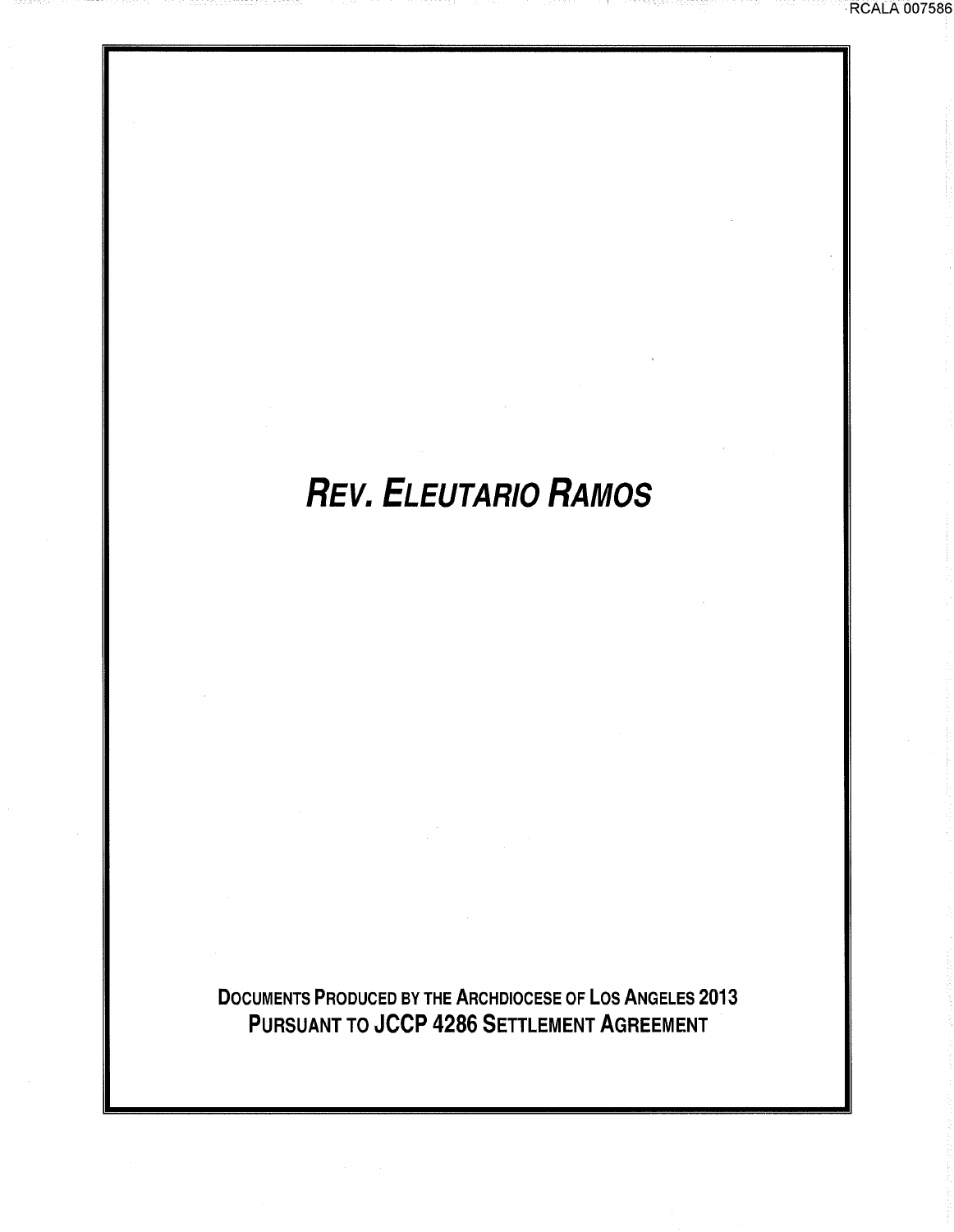#### RCALA 007587

#### **Vicar for Clergy Database**

Clergy Assignment Record (Detailed)

## **Rev Eleuterio V. Ramos**

Current Primary Assignment Birth Date 3/23/1940 Birth Place **Los Angeles, California, USA** Dlaconate Ordination Priesthood Ordination Diocese Name Date of Incardination Religious Community Ritual Ascription Ministry Status Canon State Begin Pension Date **Seminary Ethnicity** 4/30/1966 Diocese of Orange 4/30/1966 Latin Deceased Diocesan Priest St. John's Seminary, Camarillo **Fingerprint Verification and Safeguard Training**  Date Background Check **Virtus Training Date** Age: Deanery: Incard Process  $\Box$ --··-·---------·-------------------------- **Assignment History** 

#### **Assignment**

Deceased, Priest of the Diocese of Orange.

**Beginning Date Completion Date**  3/24/2004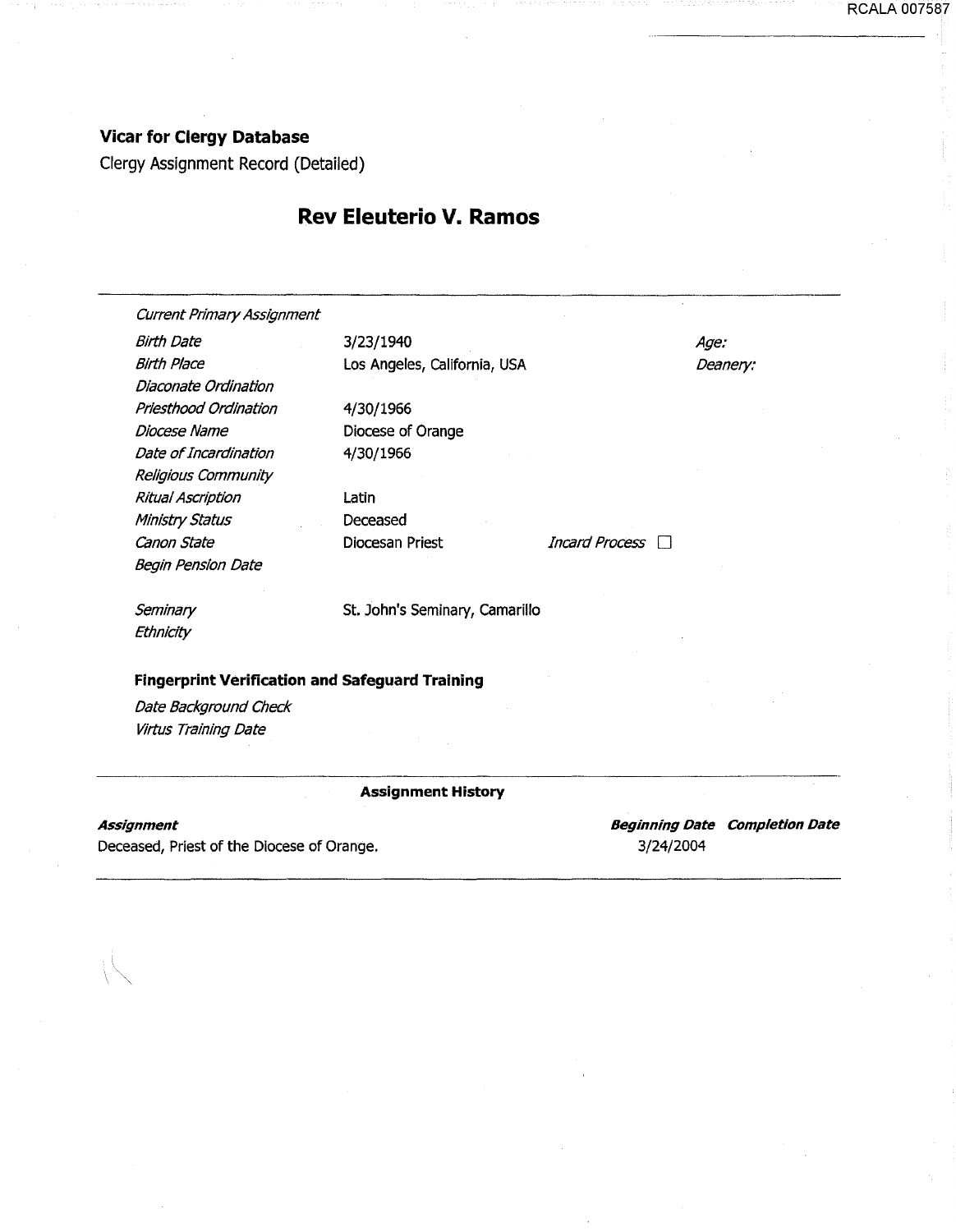RCALA 007588



## TIMES STAFF WRITER

SANTA ANA-A 26-year-old former altar boy on Friday sued a Santa Ana parish and top officials of the Roman Catholic Church, alleging that he had been sexually molested by a priest over seven<br>vears. years.

<sup>74</sup> The civil lawsuit filed on behalf. of Ronald Glenane, a county resident, says the alleged abuse occurred at Immaculate Heart of Mary Parish. 1100 S. Center: St., from October, 1974, until December, 1981. The priest named in the suit is Father Eluceterio Ramos. also known as Al Ramos, now 52. Msgr. Lawrence J. Baird, director of communication with the Diocese of Orange, said he had not seen the lawsuit, which was filed late Friday in Orange County Superior Court, and would not comment on its allegations.

. "We'll have a statement as soon as we have the facts." Baird said late Friday night.

<sup>1</sup> He said, however, that Father Ramos is now in a pastoral assignment in San Ysidro and is not an active priest with the Diocese of Please see PRIEST, B6

Continued from B4 Orange.'

Glenane's attorney, Werner R. Meissner of San Pedro, said he has also heard that Ramos has since left the Santa Ana parish. 18 mi

A Meissner said no law enforcement agency has been notified about the alleged abuse.

The suit states that he had psychologically repressed the alleged events and did not remember them until March 29, during psychiatric counseling.

 $\sqrt{ }$  Gienane, who was a houseboy as  $\epsilon$ well as an altar boy at the church. alleges in the suit that the abuse<br>went on "continuously for four years and on and off for three years.... From the time he was  $\frac{10}{10}$  to 14. there were a lot of "I "The family knew the priest,"<br>Meissner said. "They thought their kid was in good hands with a

The amount of damages was no pecified, but Glenane is seeking punitive damages as well as recovery of medical and psychiatric expenses, loss of earnings and other costs.

Glenane "has been in differen institutions and therapy," his attorney said.

The suit alleges that the churcl and its bishops were negligent in the hiring and supervision of Ramos. It names the Immaculate Heart of Mary Parish, Father John Weenhoffer, the Roman Catholic Dioceses of Orange and Los Angel<br>es. Archbishop Thomas Clavel Pastor Francis Moran and Bishop William Johnson.  $\mathbb{R} \times \mathbb{R}^{n}$ 

 $\frac{1}{3-9-9}$ 

24564

**RECEIVED** 

MAR 11 1991

Ans'd.............